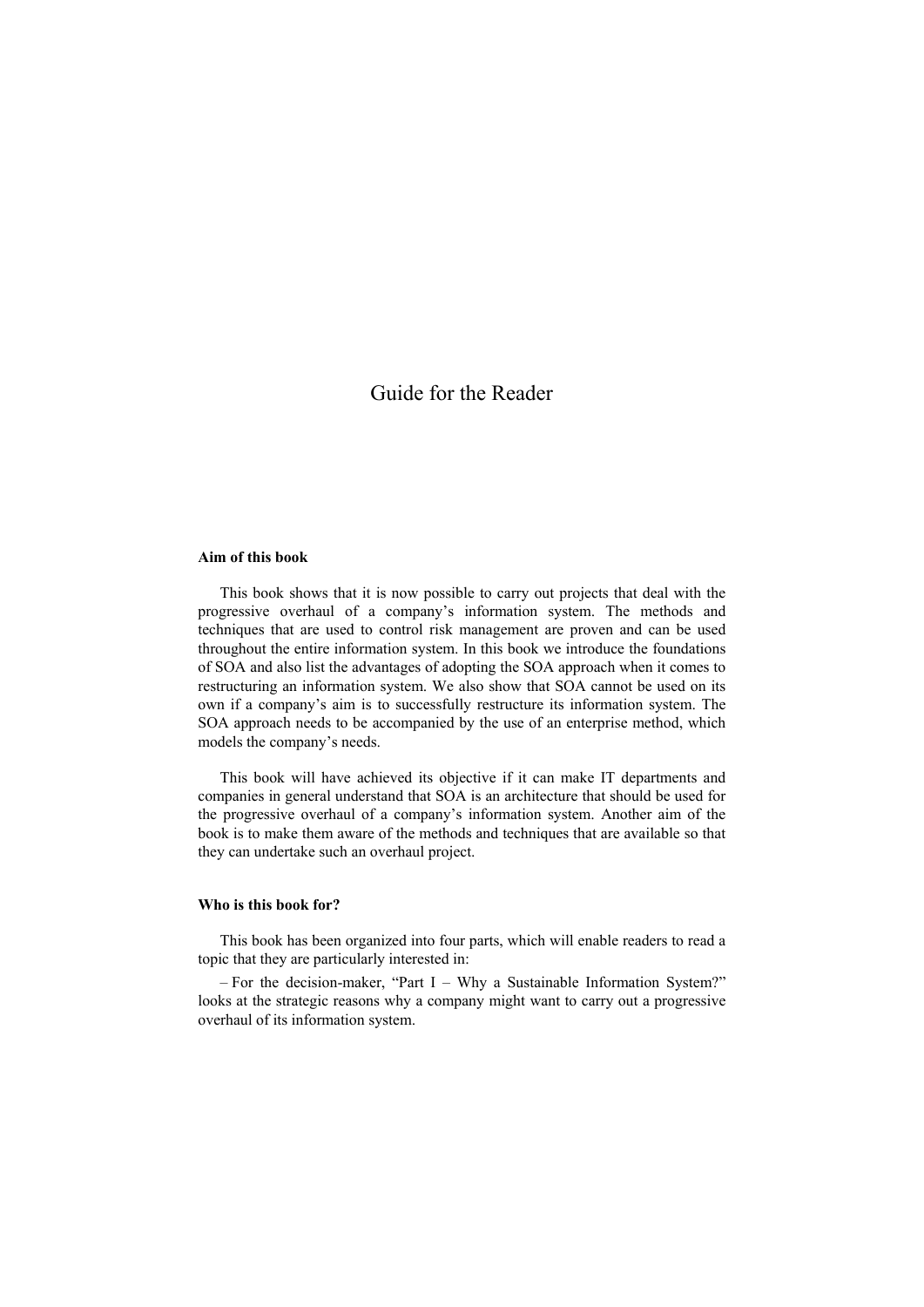### xxviii Sustainable IT Architecture

– For the architect of the information system, "Part II – The Principles of SOA" defines SOA and lists all of the concepts that are part of the SOA approach.

– For the project manager and the project team, "Part III – The Need for an Enterprise Method", shows that it is necessary to use a methodology during the restructure of an information system. Part III also shows how this methodology can control the risks linked to renovating the information system.

– For the technical architect, "Part IV – Mastering Existing Techniques" introduces the technical components that are available and the way in which they should be used in order to carry out a successful SOA project.

### **Organization of the chapters**

Chapter  $1$  – Initial Perspectives – is an assessment of the current state of information systems and an introduction to an SOA type of architecture.

Chapters 2 to 4 (Part I – Why a Sustainable Information System?) provides decision-makers with an understanding or a better understanding of SOA as well as providing information on the different SOA maturity levels:

– Chapter 2 – Company-oriented Services – looks at the strategies of the serviceoriented approach and lists guidelines which help the decision-makers see how the SOA approach can benefit the company in which they work.

– Chapter 3 – SOA Maturity Levels – describes the main phases of the SOA approach. This chapter deals first with cosmetic SOA; this level of SOA does not change the IT that is in place. This is followed by a description of extended SOA and overhaul SOA, both of which work harder towards increasing the agility of the information system as well as the rationalization of the information system.

– Chapter 4 – Economic and Social Aspects – provides important information on what people expect from SOA. This enables us to judge the importance of the SOA approach as well as judging how it will be used in the future. In this chapter we also explain why it is important that both junior and senior IT specialists work together, as well as explaining why the rationalization of a company's production process is more important than offshoring, and finally we explain the role of software editors etc.

Chapters 5 and 6 (Part II – The Principles of SOA) give more precise information on the properties of SOA:

– Chapter 5 – The Properties of SOA – reviews all the criteria that an information system must adhere to if SOA is to be integrated within the information system.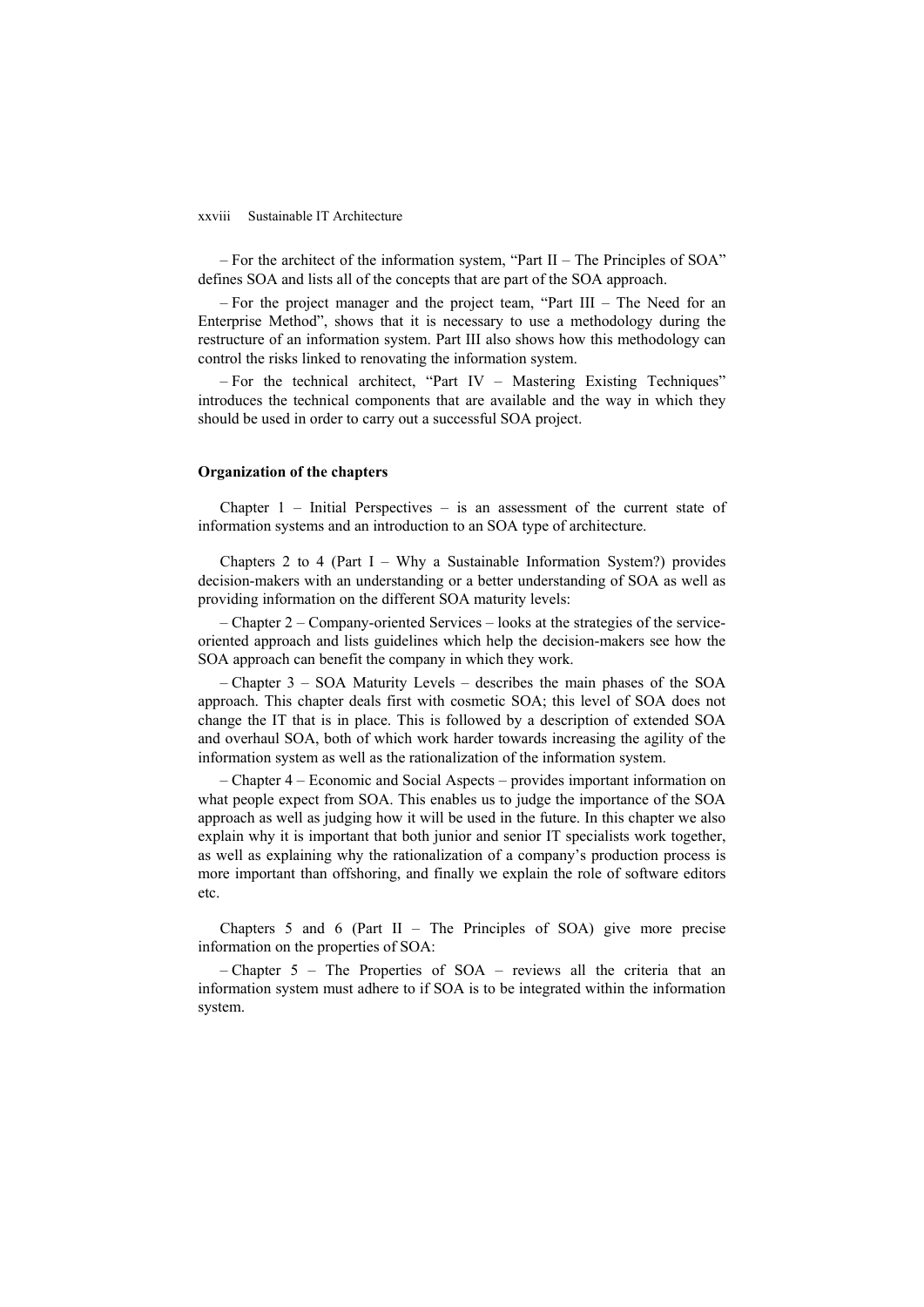– Chapter 6 – Orchestration (BPM and SOA) – provides information on the concept of orchestration and shows that this concept can be found on all levels of the information system's architecture.

Chapters 7 to 9 (Part III – The Need for an Enterprise Method) deal with the methodologies that need to be used while the services are being designed:

– Chapter 7 – The Discovery of Services (Reference Framework and Urbanization) – highlights the importance of having a reference framework that is capable of organizing an information system. The reference framework should possess a topology whose structure can place all of the services in their rightful position in relation to the modeling of organization and business needs. In this chapter we introduce the Anglo-Saxon reference frameworks of Zachman, TOGAF by the Open Group and Herzum. We also introduce tools and processes such as UML, MDA and functional enterprise architecture, which leads us on to the Praxeme enterprise method.

– Chapter 8 – The Praxeme Enterprise Method – introduces the origins of this method as well as enterprise system topology, which is divided into eight aspects that deal with the design needs of the information system and which integrates the SOA approach into the information system.

– Chapter 9 – Modeling with Praxeme – provides information on the design process. This starts with the upstream models that are used to express the company's needs and continues right through to the procedures that are used to design the services. In this chapter a detailed description of the SOA approach is also given.

Chapters 10 to 14 (Part IV – Mastering Existing Techniques) introduce the technical aspects that need to be considered when restructuring an information system:

– Chapter 10 – Tools for Industrializing the Method – describes what tools are to be used with the methodology. The following principles are described in detail: virtual machine (which is used for the execution of services), pseudo-code, modeling CASE tool and Model Driven Architecture (MDA). A detailed description of the tools that are used to increase the agility of the information system is also given, including the Business Rules Management System and Master Data Management.

– Chapter 11 – Systems Integration and Common Information Language – details the tools that are necessary and which it make it possible to interconnect remote and heterogeneous information systems. The components of the Enterprise Service Bus (ESB) are described in this chapter. A description of the procedure that is used to create the common language (unified data structure relying on XML), which is necessary for the information systems to communicate with one another, is also given.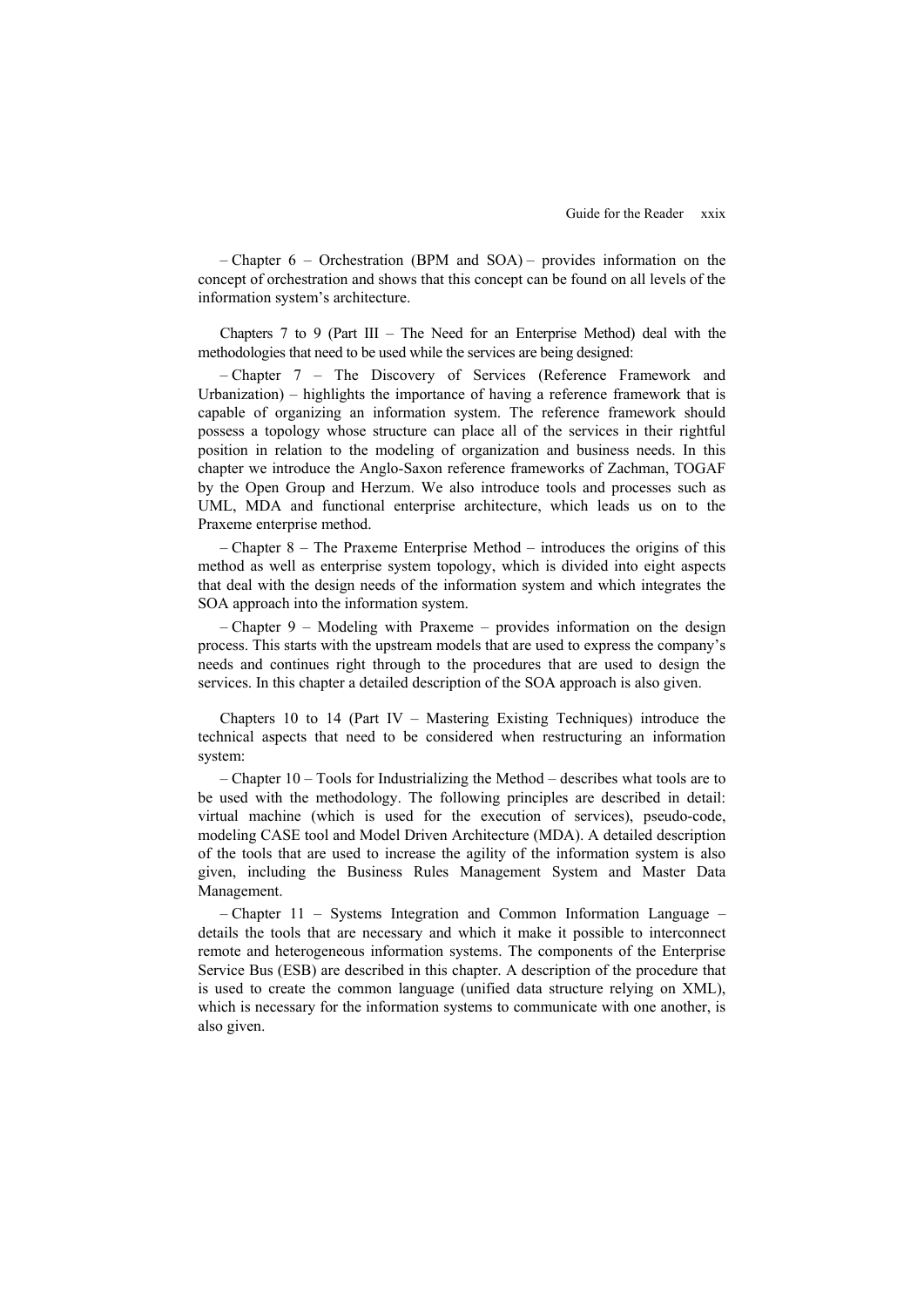# xxx Sustainable IT Architecture

– Chapter 12 – SOA Platform – lists the different technical constituents that need to be adopted in the SOA approach beyond the level of the ESB. This chapter also deals with different technical themes such as performance management, security and how the technical constituents should be used. The audit tool, which works out the maturity level of the information technology that is available, is also introduced in this chapter. The SOA test card, which is divided into eight key areas and three maturity levels, lists the technology that is required for the traditional SOA approach to become platform SOA.

– Chapter 13 – Rules Management at the Scale of the Whole Enterprise – details one of the major components of ACMS (Agility Chain Management System): the Business Rules Management System (BRMS). We will also cover how BRMS brings agility for developing a Sustainable Architecture, thus deploying it at the enterprise level within an extended SOA.

– Chapter 14 – Semantic Integration – tackles how to reuse the semantic modeling to streamline interconnections between systems. In other words, the semantic modeling is useful to set up MDM but also to streamline systems integration in a sustainable manner.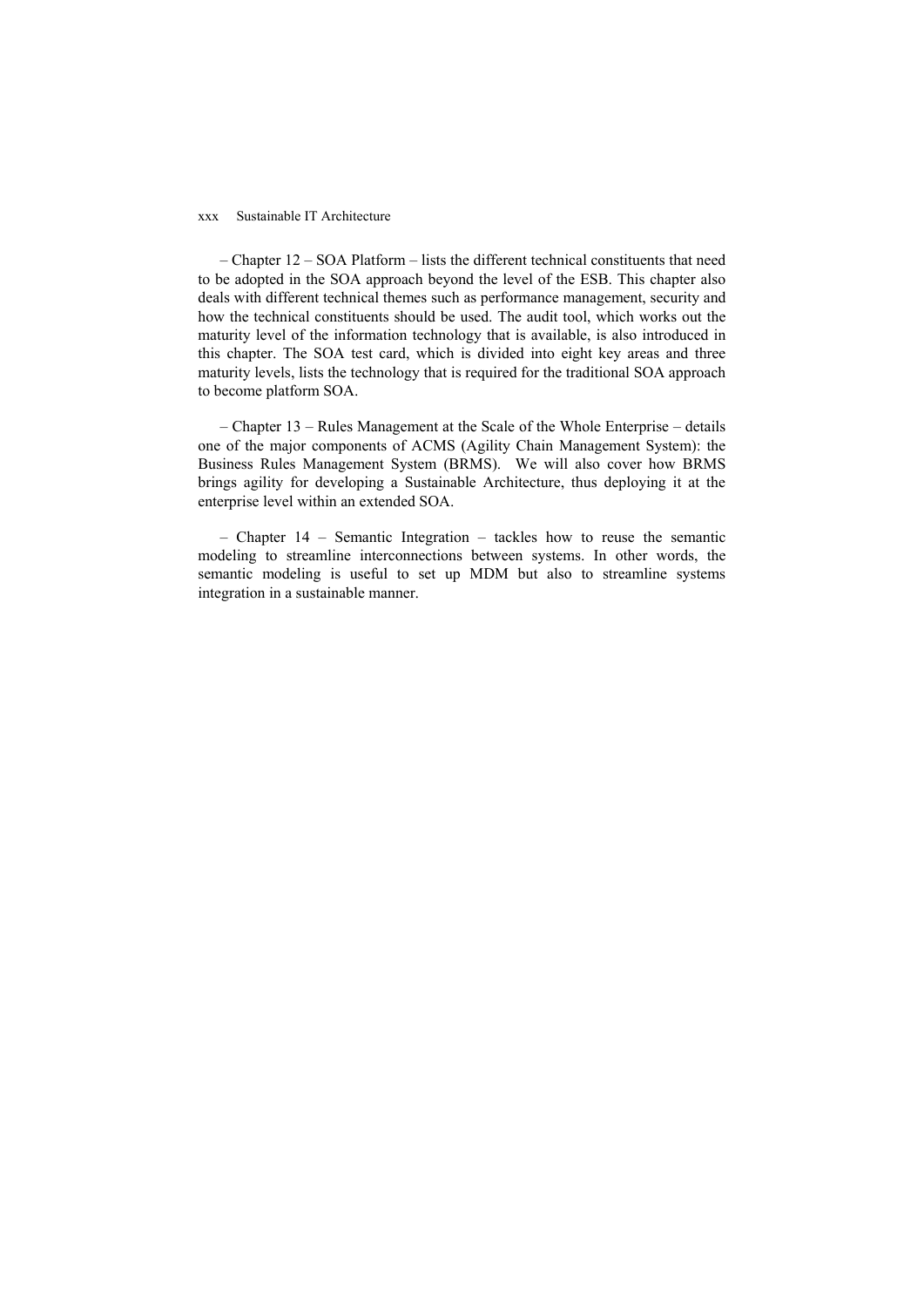# Introduction to the SOA Project at SMABTP

Throughout this book we will use examples from the SOA project that was undertaken at the SMABTP. The context of this project is described in this section.

### **The beginning of the project**

In 2001 the SMABTP, a French mutual insurance company in the construction sector, decided to restructure its information system. After an unsuccessful first attempt to change its information system to a market software package, the IT department of the company, in agreement with the general management of the company, decided to modernize its information system and launched its restructuring plan. The company's plan for restructuring its information system took into consideration all the needs and expectations of the members of the SMABTP. The company wanted to provide a range of insurance deals, which could be easily adapted to the needs of the company's customers. The creation of such a product offer was a complicated process due to the large variety of activities that the members of the SMABTP worked on. In other words, the product offer would have to cover all areas of the construction industry in which members of the SMABTP worked. These different areas include civil liability, building contracts and insurance. For example, they provide insurance cover against the breakdown of machines and heavy goods vehicles.

The decision to restructure their information system led the insurance company to focus the overhaul of their information system on its main business activities. The company also wanted to focus on creating a modern information system which would be capable of managing all of the company's insurance contracts, collecting the company's insurance premiums and paying out any claims. All of this would be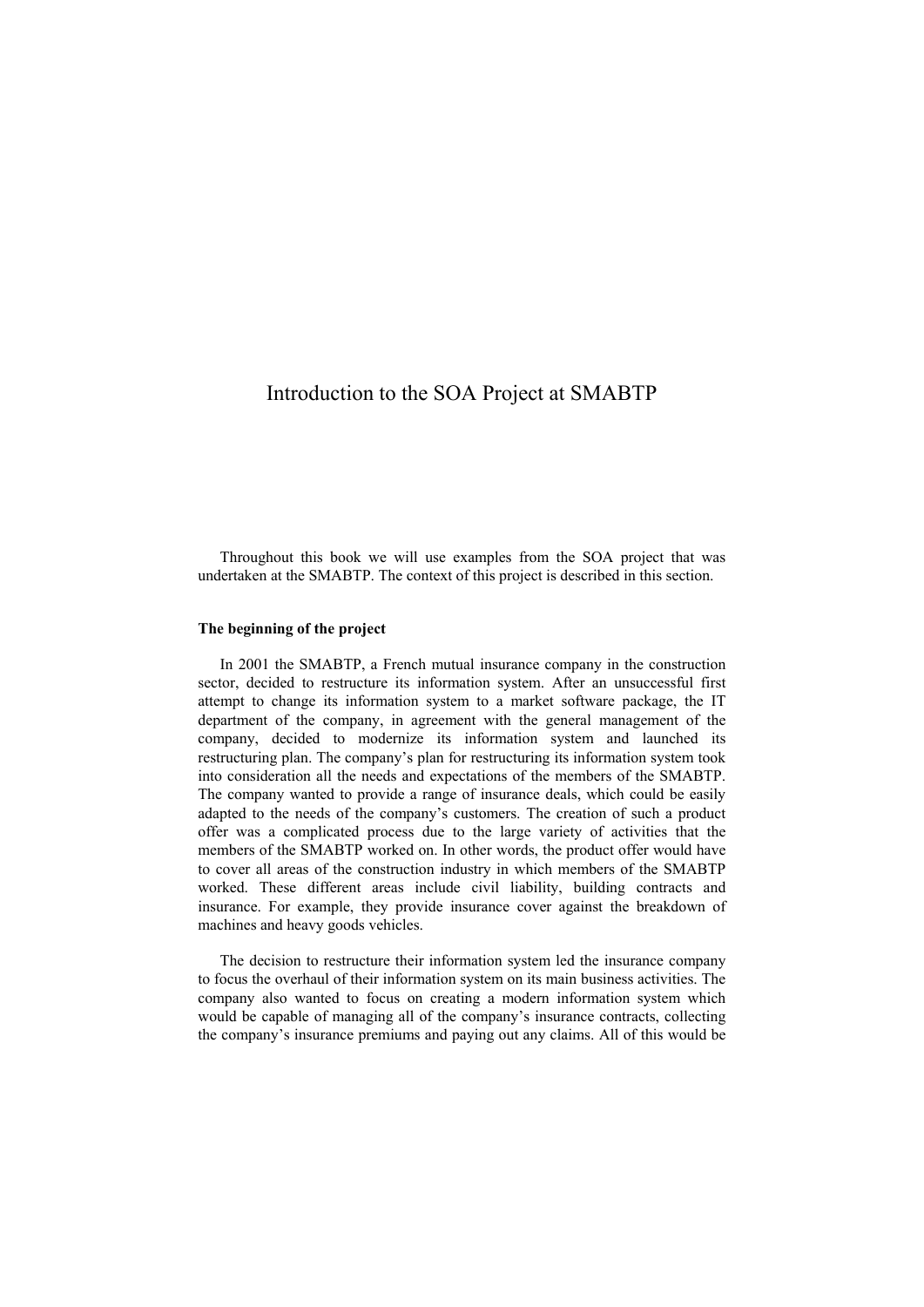### xxxii Sustainable IT Architecture

carried out in a rather customer-oriented market. In focusing the overhaul of their information system on its main business activities, the SMABTP has been able to create fruitful partnerships with other mutual insurance companies who are leaders in the private insurance market (companies that deal with car insurance, comprehensive home insurance, etc.) or in other very competitive markets, such as providing insurance for fleets of vehicles. The SMABTP has also worked in collaboration with other distribution networks with the aim of selling its construction insurance products.

Innovative decisions had to be made with the aim of creating an information system that could meet the following requirements of the company: how would it be possible to provide services that could be used for the processes of pricing, drawing up and consulting contracts, as well as providing services that could deal with claims management and the collection of insurance premiums. These services would function differently at the presentation level (user interface) or at the authorization level of the information system depending on whether they were used by the creators of the contracts, the company's customers or the company's partner institutions. This complete redesign of the company's information system, which focused more on the business needs of the company, had been planned several years in advance and started with the automation of the most important points of the old information system. Such a complete redesign meant that the company had to try to get the old and new information systems as well as the internal and external information systems to exist side by side for a long period of time. This was made possible by using a particular infrastructure that meant that the different systems could exchange data securely with one another in real time.

The first task the IT department had to deal with was to structure the information system into high-level functional domains and technical components, such as publishing, presentation (UI) or rights management. Inter-domain communication was carried out by using a standardized flow of data thanks to the use of an application integration tool or Enterprise Application Integration (EAI) with XML messages. This type of investment required the use of a lot of hardware and software. It also required a lot of work to be carried out by the people working on the project since they continually questioned the work methods that they were used to and were always learning new ones. The business advantages of this first phase of the project were significant:

– the double entry of data in different applications was removed, there was an improvement in the exchange of data between partner companies, and there was also an increased fluidification of the different processes;

- desktop publishing was integrated within the work process;
- applications became increasingly integrated into individual work stations.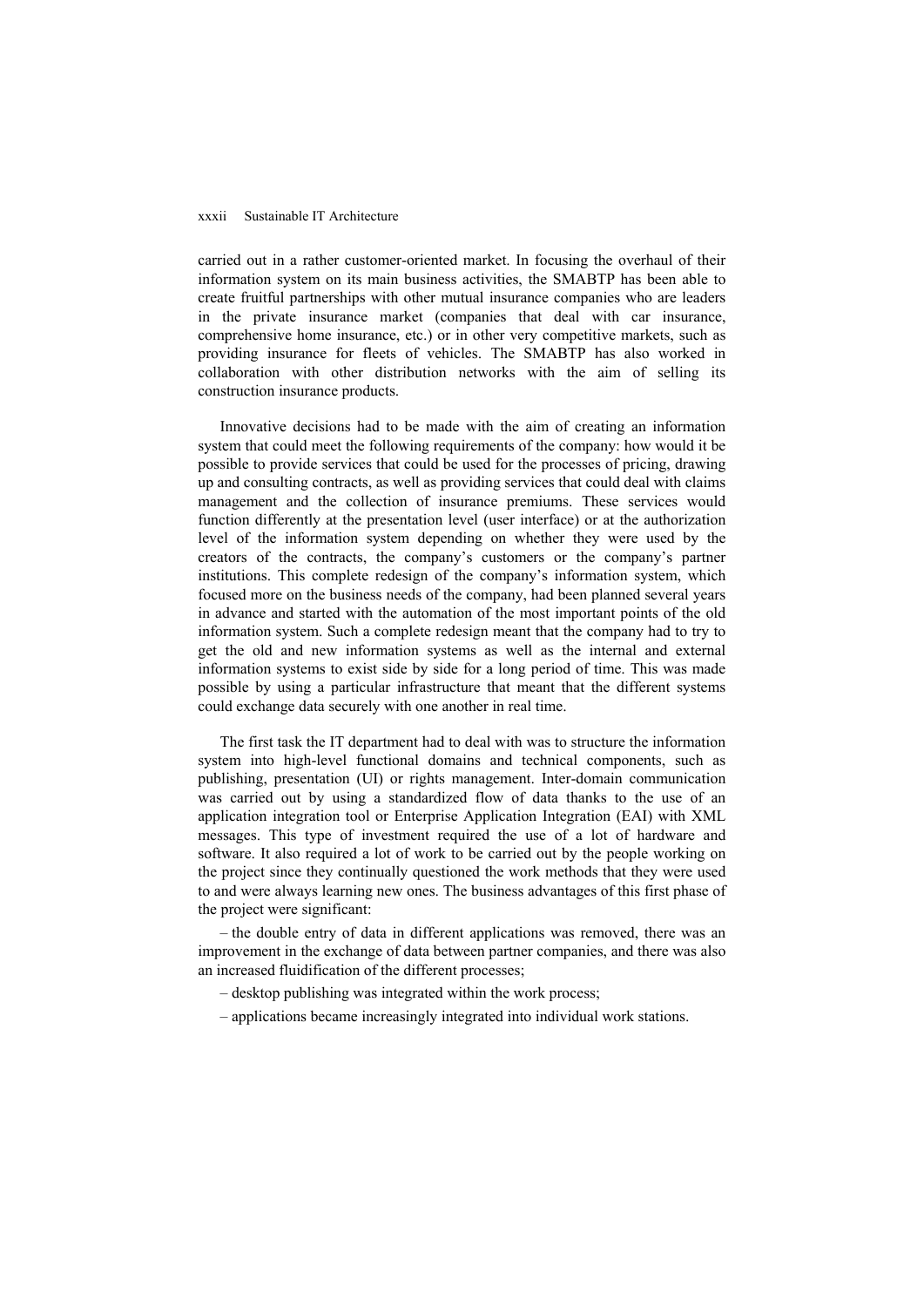Other important work carried out in this project increased the agility of the original information system and made the information system more reactive to the requests made by the users of the system, such as: product rules could now be parameterized; it became possible to outsource business rules to an external business engine used by reusable services; and it also became possible to manage certain processes in a workflow tool. This first approach is a tool needs to be used in order to prepare today's society for the revolution of evolutionary processes and reusable services that is going to take place in the future. This first approach is only a step towards a stronger shared vision that everyone within the company will have.

The business services which were obtained from the original information systems could only partly adapt to change and were therefore only partly reusable. The next phase would be to create new agile business services and then to orchestrate them. The search for an effective methodology was essential at this point. This methodological approach facilitates the communication that takes place between users of the information system, analysts and developers. It also seems to be the keystone that was missing in previous overhaul projects.

After having spent five years working on the project it can be said that the SMABTP now has an information system that can be placed in one of the higher maturity levels of the SOA approach. However, it has still not reached the maximum level possible. Only some of the company's IT specialists and some of the users of the information system actively participated in the process (20% of the company's IT department). The concepts of SOA and the advantages of using them need to be shared with everyone working on IT projects within the company. The good thing about any future projects that may take place in the company is that the workload will be lightened. Not all of the different phases of the project were completed at the same time and the company's employees who were involved in the project began to understand what technology and what methods were required so that such a project could be a success. All of this was made possible thanks to continuous support from the company's general management and managers.

### *More agility*

The modernization of the SMABTP's information system started with an SOA approach that did not have any impact on the company's original information system. Connectors were then created and added to the old systems and these improved the data exchanges that took place between the different platforms. The exchanges of data flow were standardized in XML in order to improve the clarity of the flow of data being exchanged. Very soon after this, the users of the information system requested that the portal (UI) be improved so that the data coming from other information systems could be presented in the same way. The objective of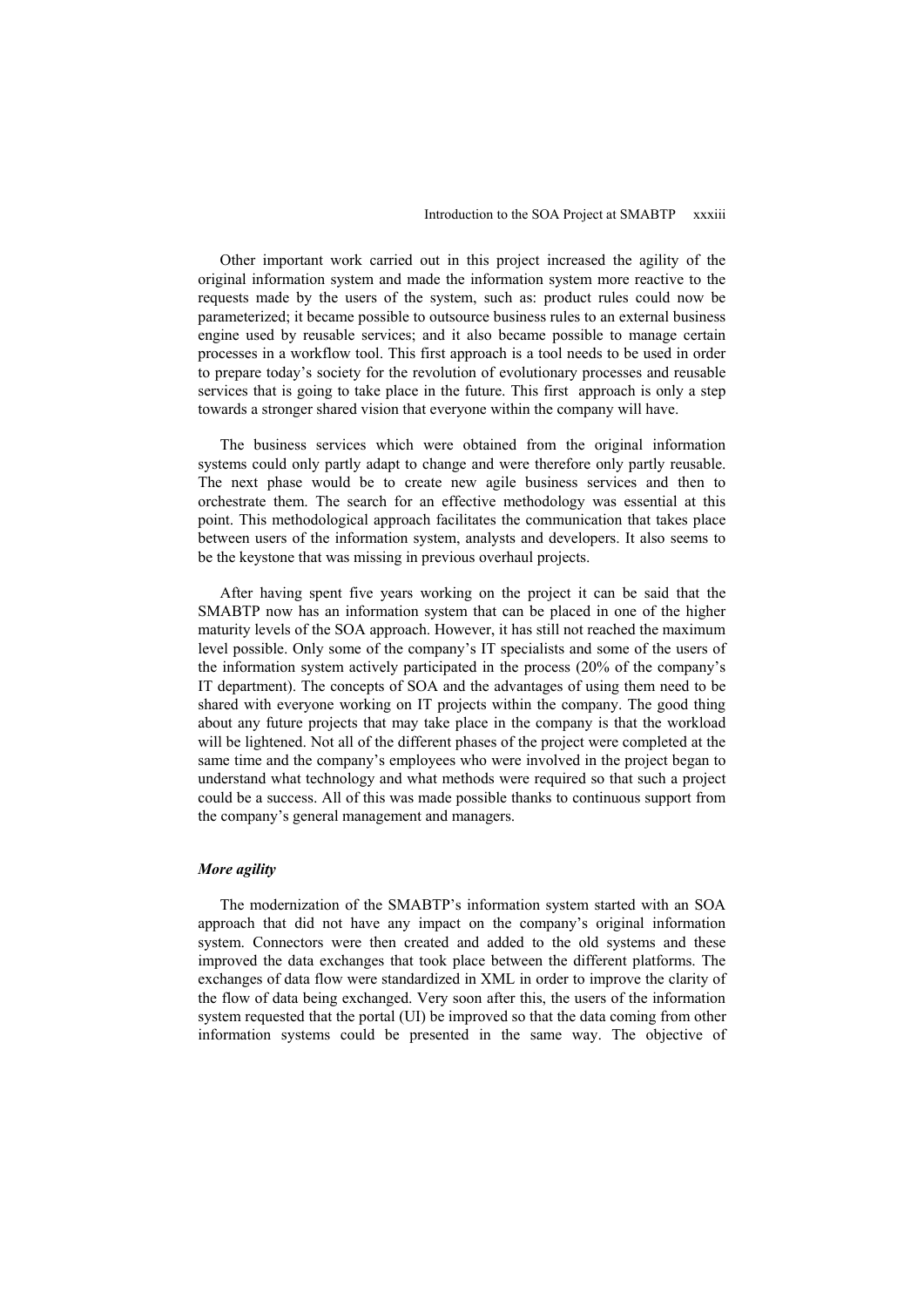# xxxiv Sustainable IT Architecture

modernizing the company's information system was for the company to have an overall view of their customers and contracts, claims and premiums files.

We benefited from the introduction of the company's new contract management system to complete another phase of the modernization process. This was achieved by outsourcing the business rules, which were part of the ILOG company's business rules management system known as ILOG JRules. It was possible to outsource the business rules thanks to the exchange of XML messages using the EAI tool. The interactions between the contract management application (AS400 software) and the business rules engine occurred thanks to the use of XML messages, which completely separated the two systems from one another. We also outsourced the different editions of the two systems with the help of a desktop publishing tool, which was also managed by flows of XML data that were sent from the contract management tool.

The project that was undertaken to digitize the claims management application gave us the opportunity to carry out more research as far as the SOA approach was concerned, especially after we made the decision to completely rewrite the application. We naturally adopted the overhaul SOA approach for the project, as this would let all of us use our own experience from other projects. EBX Platform, which is the Master Data Management tool that (Orchestra Networks), was added to the overhaul SOA project. Depending on authorization rights, the functional and technical users of the information system, as well as the users involved in the production of the claims management systems, could all have access to the Master Data Management tool. This tool managed the codes, the reference data, and the functional and technical parameters used by the different services, processes and rules.

After analyzing the users' needs, which was accompanied by a comparative study of the two claims management systems (gap analysis), and after studying the new processes with the users of the systems we noticed that the reusability level of the business components was low. For anyone who understands what is involved in this type of management they should be aware of the fact that many different processes affect the same management rules, such as: verifying the existence of the customer and the contract; verifying the existence of the insurance policies; evaluating policy; settling policy; consulting policy; and possibly canceling policy. In a reusable business service approach, it is expected that these different management rules are shared with other domains in the insurance industry.

The old methodologies do not highlight this fact. UML notation and the creation of object components do not make it possible to share these different management rules with other domains in the insurance industry. This is why that we felt that it was important to create a methodology that would easily facilitate the